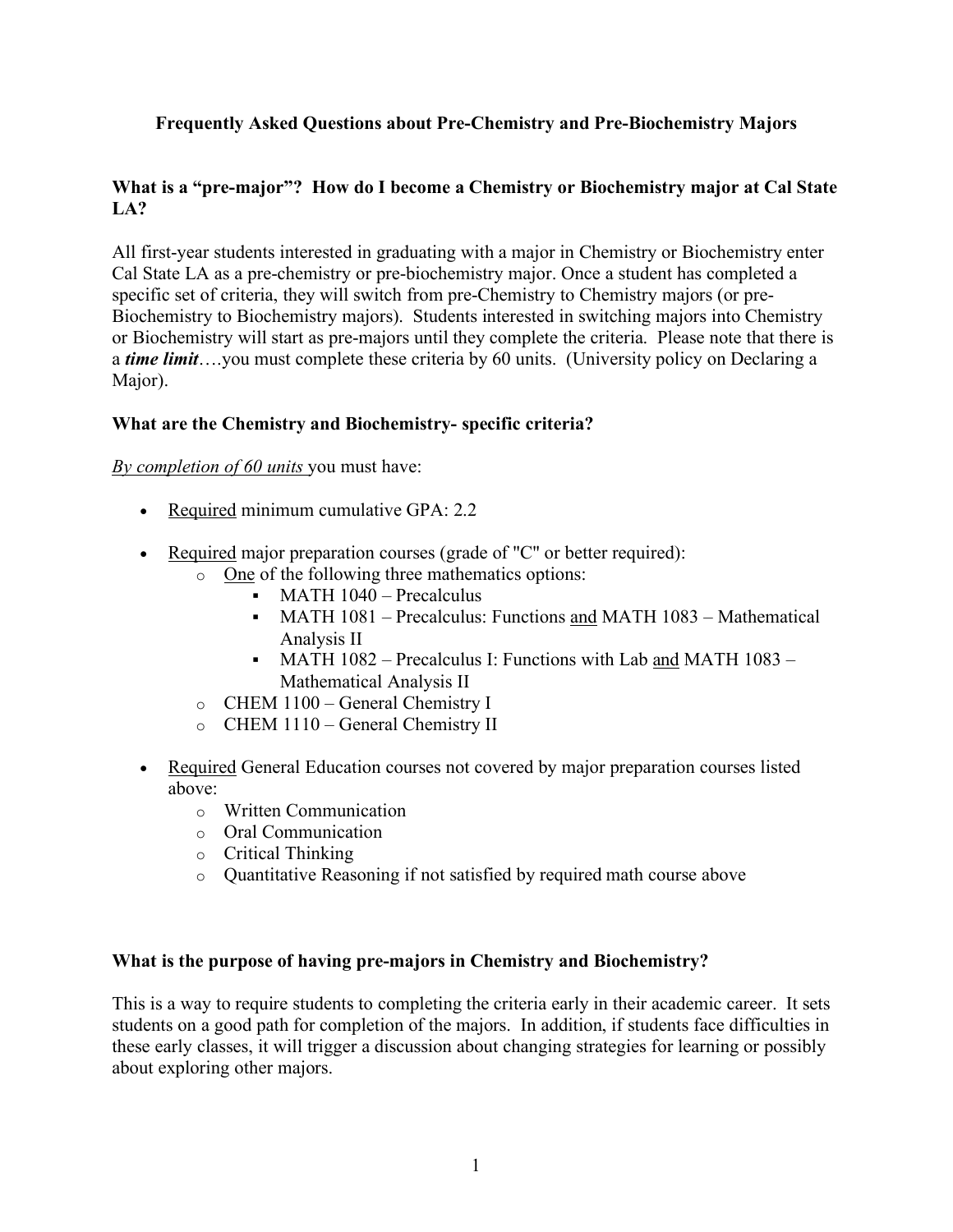## **Does being a "pre-major" mean that it will take me longer to graduate?**

No! Coursework required of the pre-major is simply a small part of the foundational coursework required of the chemistry and biochemistry degrees.

### **Does being a "pre-major" mean that I am competing for limited spaces in the program?**

No! Once you successfully complete the specific criteria coursework with required grades and meet the GPA requirements (*see above*) , all you need to do is declare the major.

### **I'm considering being a chemistry or biochemistry major. Is there a particular order in which I should take the pre-major classes? Do any of them have prerequisites?**

All first-year students should take the math courses that lead to the completion of Calculus I and II, starting in their first semester. The specific course to take depends on your placement category. A very helpful flowchart explaining the possible math sequences leading to the completion of Calculus I and I can be found here: http://www.calstatela.edu/academic/math/stem-other

You can take General Chemistry I (CHEM 1100) if your math placement is "no support needed" (Math placement categories I and II). You cannot take General Chemistry II (CHEM 1110) before you successfully pass General Chemistry I.

## **How will I know if the Chemistry or Biochemistry major is right for me? What do I do if I came to Cal State LA specifically for these majors, but now I'm struggling or not sure?**

It is common for students to be unsure about their major choice and to develop new interests as they learn more and as they explore career opportunities. Students are encouraged to discuss their concerns and interest in completing their degree as a Chemistry or Biochemistry major with their faculty advisors, the Chemistry & Biochemistry Department Chair, or NSS Advising Center advisors.

### **Can I repeat a pre-major course if I do not get the grade I want/need?**

Yes you can, but be sure that you have a plan for how to be more successful in the course! This can involve learning better time management, seeking help from instructors in office hours, going to tutors, forming a study group, or possibly changing your work or family obligations.

The regular policy on course repetition applies. Undergraduate students may repeat a course no more than two times (a maximum of 3 times taking the same course). Undergraduate students who wish to repeat an individual course a second time must create an action plan with the NSS Director of Advisement and Student Success Gene Sandan ((323) 343-5284 | nssac@calstatela.edu**).** 

### **What are my options if I do not meet the pre-major requirements by 60 units?**